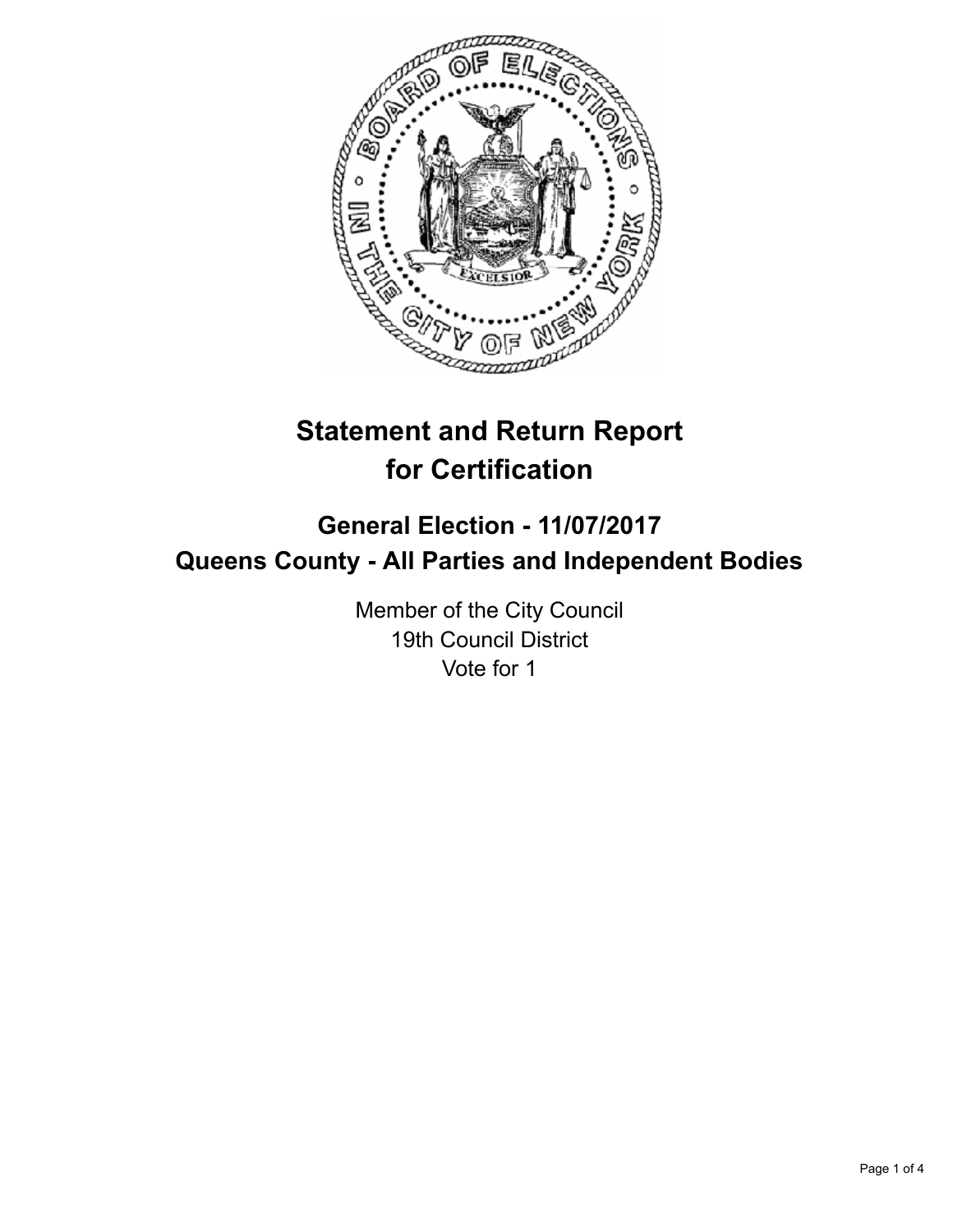

### **Assembly District 25**

| <b>PUBLIC COUNTER</b>                                    | 992   |
|----------------------------------------------------------|-------|
| <b>MANUALLY COUNTED EMERGENCY</b>                        | 0     |
| ABSENTEE / MILITARY                                      | 17    |
| <b>AFFIDAVIT</b>                                         | 6     |
| <b>Total Ballots</b>                                     | 1,015 |
| Less - Inapplicable Federal/Special Presidential Ballots | 0     |
| <b>Total Applicable Ballots</b>                          | 1,015 |
| PAUL A. VALLONE (DEMOCRATIC)                             | 579   |
| KONSTANTINOS POULIDIS (REPUBLICAN)                       | 236   |
| PAUL A. VALLONE (WORKING FAMILIES)                       | 45    |
| PAUL D. GRAZIANO (REFORM)                                | 97    |
| PETER A. KOO (WRITE-IN)                                  |       |
| <b>Total Votes</b>                                       | 958   |
| Unrecorded                                               | 57    |

### **Assembly District 26**

| PUBLIC COUNTER                                           | 19,044   |
|----------------------------------------------------------|----------|
| MANUALLY COUNTED EMERGENCY                               | 0        |
| <b>ABSENTEE / MILITARY</b>                               | 693      |
| <b>AFFIDAVIT</b>                                         | 142      |
| <b>Total Ballots</b>                                     | 19,879   |
| Less - Inapplicable Federal/Special Presidential Ballots | $\Omega$ |
| <b>Total Applicable Ballots</b>                          | 19,879   |
| PAUL A. VALLONE (DEMOCRATIC)                             | 10,122   |
| KONSTANTINOS POULIDIS (REPUBLICAN)                       | 4,554    |
| PAUL A. VALLONE (WORKING FAMILIES)                       | 894      |
| PAUL D. GRAZIANO (REFORM)                                | 3,388    |
| FRANCISCO MOYA (WRITE-IN)                                | 2        |
| KATHLEEN SPRINGER (WRITE-IN)                             | 1        |
| KEVIN O'CONNELL (WRITE-IN)                               | 1        |
| NATALIA M. ALFONSO (WRITE-IN)                            | 1        |
| NUCKY THOMPSON (WRITE-IN)                                | 1        |
| PETER A. KOO (WRITE-IN)                                  | 1        |
| PHILIP M. MCGRORY (WRITE-IN)                             | 1        |
| STUERT HESH (WRITE-IN)                                   | 1        |
| TIM DILLON (WRITE-IN)                                    | 1        |
| UNATTRIBUTABLE WRITE-IN (WRITE-IN)                       | 4        |
| <b>Total Votes</b>                                       | 18,972   |
| Unrecorded                                               | 907      |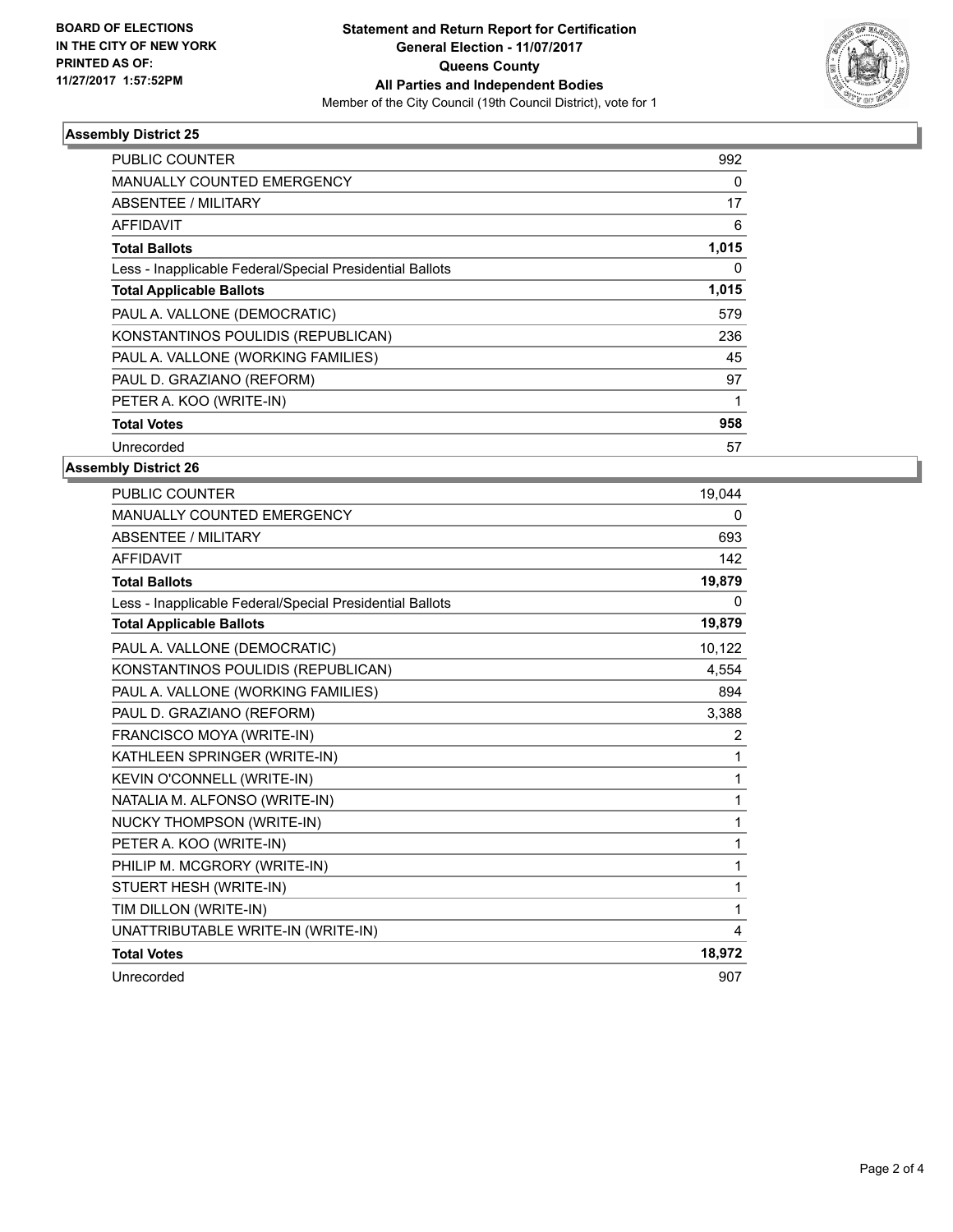

### **Assembly District 27**

| PUBLIC COUNTER                                           | 3,454 |
|----------------------------------------------------------|-------|
| <b>MANUALLY COUNTED EMERGENCY</b>                        | 0     |
| <b>ABSENTEE / MILITARY</b>                               | 122   |
| <b>AFFIDAVIT</b>                                         | 46    |
| <b>Total Ballots</b>                                     | 3,622 |
| Less - Inapplicable Federal/Special Presidential Ballots | 0     |
| <b>Total Applicable Ballots</b>                          | 3,622 |
| PAUL A. VALLONE (DEMOCRATIC)                             | 1,834 |
| KONSTANTINOS POULIDIS (REPUBLICAN)                       | 867   |
| PAUL A. VALLONE (WORKING FAMILIES)                       | 172   |
| PAUL D. GRAZIANO (REFORM)                                | 548   |
| ADRIAN LADUCA (WRITE-IN)                                 |       |
| JOHN GRAZIANO (WRITE-IN)                                 |       |
| UNATTRIBUTABLE WRITE-IN (WRITE-IN)                       |       |
| <b>Total Votes</b>                                       | 3,424 |
| Unrecorded                                               | 198   |

#### **Assembly District 35**

| <b>PUBLIC COUNTER</b>                                    | 0 |
|----------------------------------------------------------|---|
| <b>MANUALLY COUNTED EMERGENCY</b>                        | 0 |
| ABSENTEE / MILITARY                                      | 0 |
| AFFIDAVIT                                                | 0 |
| <b>Total Ballots</b>                                     | 0 |
| Less - Inapplicable Federal/Special Presidential Ballots | 0 |
| <b>Total Applicable Ballots</b>                          | 0 |
| PAUL A. VALLONE (DEMOCRATIC)                             | 0 |
| KONSTANTINOS POULIDIS (REPUBLICAN)                       | 0 |
| PAUL A. VALLONE (WORKING FAMILIES)                       | 0 |
| PAUL D. GRAZIANO (REFORM)                                | 0 |
| <b>Total Votes</b>                                       | 0 |
|                                                          |   |

## **Assembly District 40**

| <b>PUBLIC COUNTER</b>                                    | 2,591 |
|----------------------------------------------------------|-------|
| <b>MANUALLY COUNTED EMERGENCY</b>                        | 0     |
| <b>ABSENTEE / MILITARY</b>                               | 56    |
| <b>AFFIDAVIT</b>                                         | 19    |
| <b>Total Ballots</b>                                     | 2,666 |
| Less - Inapplicable Federal/Special Presidential Ballots | 0     |
| <b>Total Applicable Ballots</b>                          | 2,666 |
| PAUL A. VALLONE (DEMOCRATIC)                             | 1,244 |
| KONSTANTINOS POULIDIS (REPUBLICAN)                       | 690   |
| PAUL A. VALLONE (WORKING FAMILIES)                       | 99    |
| PAUL D. GRAZIANO (REFORM)                                | 522   |
| ANTHONY DELLA VECCHIA (WRITE-IN)                         | 1     |
| BENEDICT HO (WRITE-IN)                                   | 1     |
| <b>Total Votes</b>                                       | 2,557 |
| Unrecorded                                               | 109   |